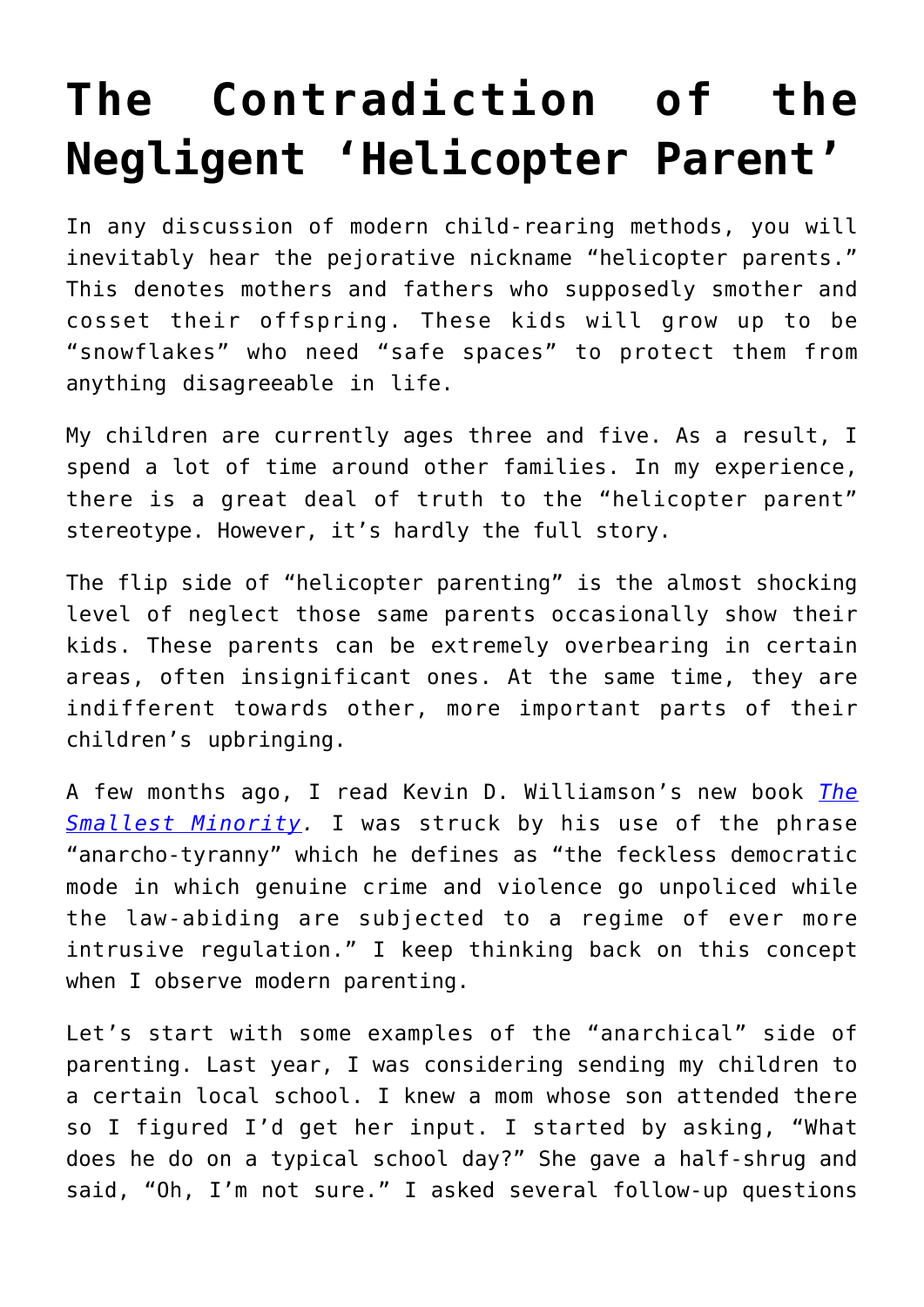which all elicited similar responses.

My impression is that she chose this school because it had a good reputation and it was convenient for their family. Beyond those considerations, she was not prepared to give it much thought.

Another example is my daughter's friend from ballet. The children give an annual Mother's Day presentation. It's the only time parents are allowed to sit in on the class. Each year since my daughter's friend has been enrolled, her mother has missed the presentation because of work commitments. The girl is typically dropped off by her nanny who doesn't care to attend.

I observe many children like this girl who spend the majority of their waking hours in the care of adults who are sufficiently competent. However, these nannies have next-to-no emotional engagement with their charges.

The list of examples of negligence goes on and on. "[Baby](https://www.youtube.com/watch?v=XqZsoesa55w) [Shark](https://www.youtube.com/watch?v=XqZsoesa55w)" has been watched 4 billion times on YouTube. That song is so dreadful, I wonder if parents who secretly hate their kids are the ones letting them watch. The average American household [watches](https://www.theatlantic.com/technology/archive/2018/05/when-did-tv-watching-peak/561464/) eight hours of TV a day. Kids [spend](https://news.sanfordhealth.org/childrens/play-outside/) only an average of five to seven minutes a day engaged in unstructured play time outdoors. Put those figures together and it is not hard to deduce what kids are doing during all the other hours inside.

But then on other occasions, parents exhibit the "tyrannical" behavior that is usually associated with "helicopter parenting."

This week, my family spent an hour waiting for an appointment in a small lobby along with several other parents and their children. There were some toys available for the kids. Everyone was playing nicely. I didn't observe any bullying or aggression. However, the other parents essentially spent the